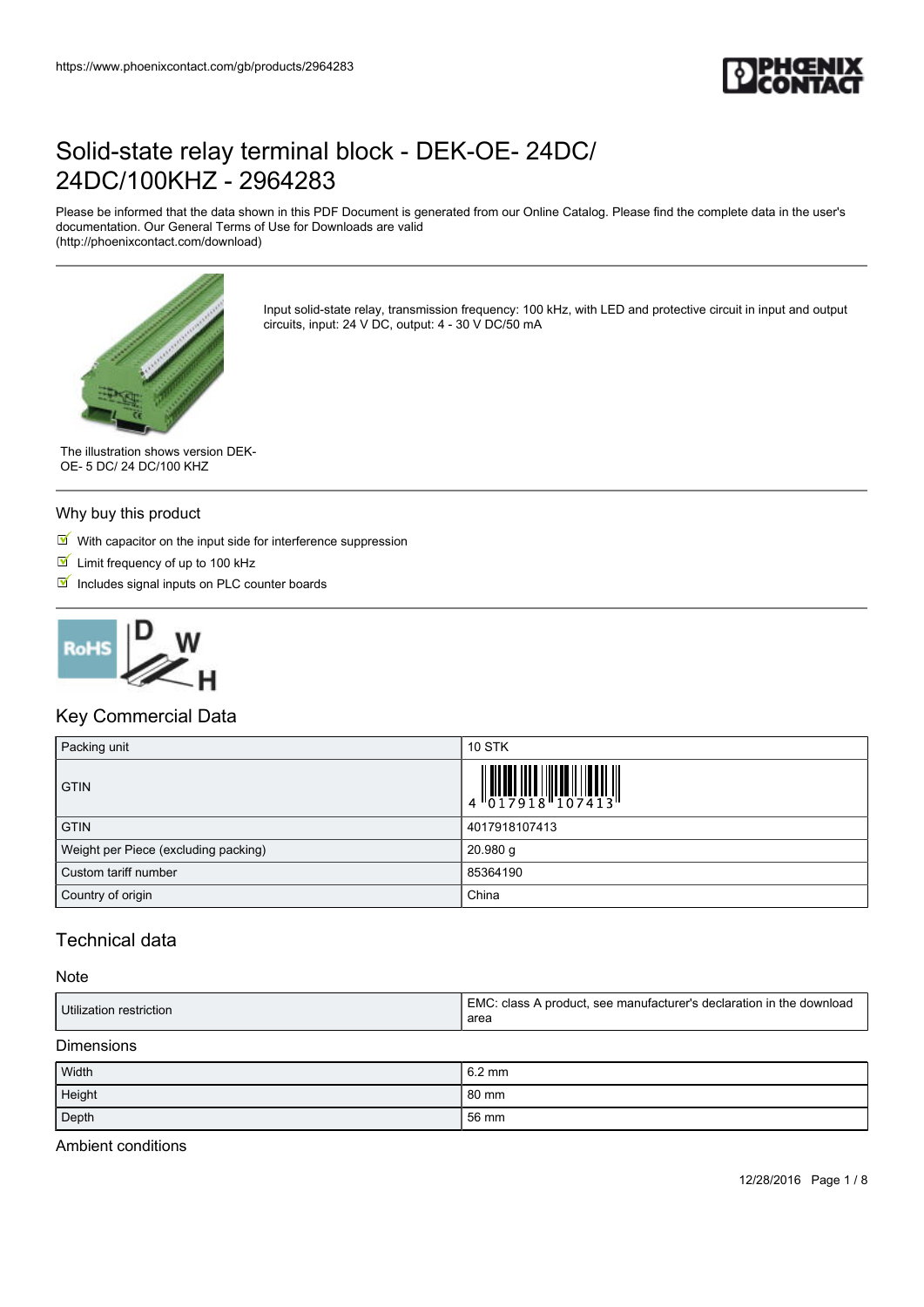

## Technical data

#### Ambient conditions

| Ambient temperature (operation)         | 60 °C<br>-20 °C     |
|-----------------------------------------|---------------------|
| Ambient temperature (storage/transport) | -20 °C<br>^° 70 … ت |

### Input data

| Nominal input voltage $U_{N}$                        | 24 V DC                     |
|------------------------------------------------------|-----------------------------|
| Input voltage range in reference to U <sub>N</sub>   | 0.81.2                      |
| Input voltage range                                  | 19.2 V DC  28.8 V DC        |
| Switching threshold "0" signal in reference to $U_N$ | $\leq 0.4$                  |
| Switching threshold "1" signal in reference to $U_N$ | $\geq 0.8$                  |
| Typical input current at $U_{N}$                     | 6 mA                        |
| Typical response time                                | $1.5 \,\mu s$               |
| Typical turn-off time                                | $2 \mu s$                   |
| Operating voltage display                            | <b>Yellow LED</b>           |
| Type of protection                                   | Reverse polarity protection |
|                                                      | Surge protection            |
| Protective circuit/component                         | Polarity protection diode   |
| Transmission frequency                               | 100 kHz                     |
| Power dissipation for nominal condition              | 3 mW                        |

### Output data

| Output voltage range                             | 4 V DC  30 V DC                |
|--------------------------------------------------|--------------------------------|
| Limiting continuous current                      | 50 mA                          |
| Quiescent current                                | $4.3 \text{ mA}$               |
| Voltage drop at max. limiting continuous current | $<$ 0.5 V DC                   |
| Output circuit                                   | 3-conductor, ground-referenced |
| Type of protection                               | Surge protection               |
| Protective circuit/component                     | Suppressor diode               |

### Connection data, input side

| Connection name                  | Input side                                |
|----------------------------------|-------------------------------------------|
| Connection method                | Screw connection                          |
| Stripping length                 | 8 mm                                      |
| Screw thread                     | M3                                        |
| Conductor cross section solid    | $0.2$ mm <sup>2</sup> 4 mm <sup>2</sup>   |
| Conductor cross section flexible | $0.2$ mm <sup>2</sup> 2.5 mm <sup>2</sup> |
| Conductor cross section AWG      | 2412                                      |
| Torque                           | $0.5$ Nm                                  |

### Connection data, output side

| $\sim$<br>Connection name | Output side      |
|---------------------------|------------------|
| Connection method         | Screw connection |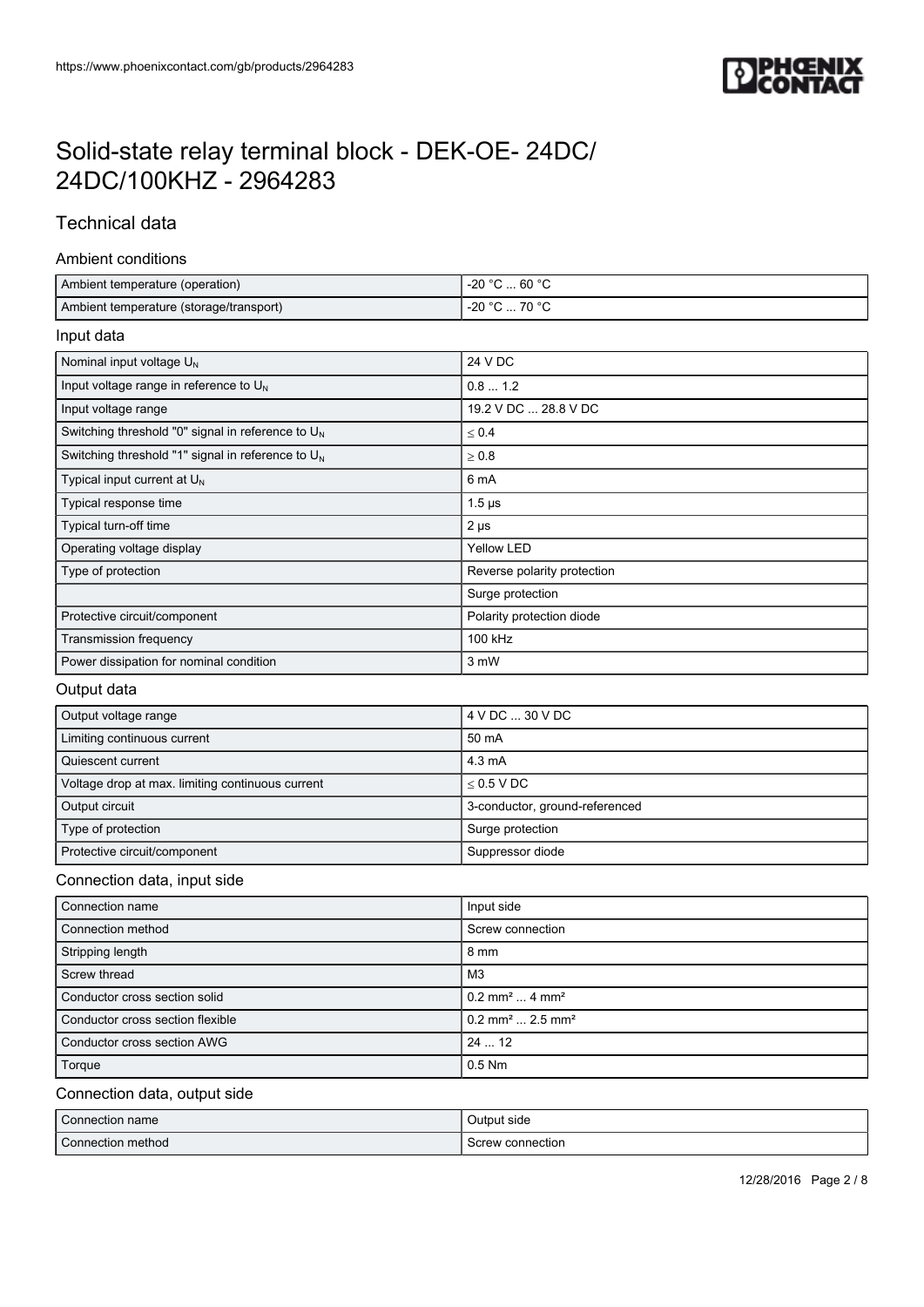

## Technical data

### Connection data, output side

| Stripping length                 | 8 mm                                       |
|----------------------------------|--------------------------------------------|
| Screw thread                     | MЗ                                         |
| Conductor cross section solid    | $10.2$ mm <sup>2</sup> 4 mm <sup>2</sup>   |
| Conductor cross section flexible | $10.2$ mm <sup>2</sup> 2.5 mm <sup>2</sup> |
| Conductor cross section AWG      | 2412                                       |
| Torque                           | $0.5$ Nm                                   |

#### **General**

| Test voltage input/output      | 2.5 kV AC                 |
|--------------------------------|---------------------------|
| Mounting position              | any                       |
| Assembly instructions          | In rows with zero spacing |
| Operating mode                 | 100% operating factor     |
| Standards/regulations          | <b>IEC 60664</b>          |
|                                | EN 50178                  |
|                                | IEC 62103                 |
| Rated surge voltage/insulation | <b>Basic insulation</b>   |
| Degree of pollution            | 2                         |
| Overvoltage category           | Ш                         |

## Standards and Regulations

| Standards/regulations          | IEC 60664        |
|--------------------------------|------------------|
|                                | EN 50178         |
|                                | <b>IEC 62103</b> |
| Rated surge voltage/insulation | Basic insulation |
| Degree of pollution            |                  |
| Overvoltage category           |                  |

### Environmental Product Compliance

| China RoHS | Environmentally Friendly Use Period = 50                                                               |
|------------|--------------------------------------------------------------------------------------------------------|
|            | For details about hazardous substances go to tab "Downloads",<br>Category "Manufacturer's declaration" |

### Drawings

#### Circuit diagram

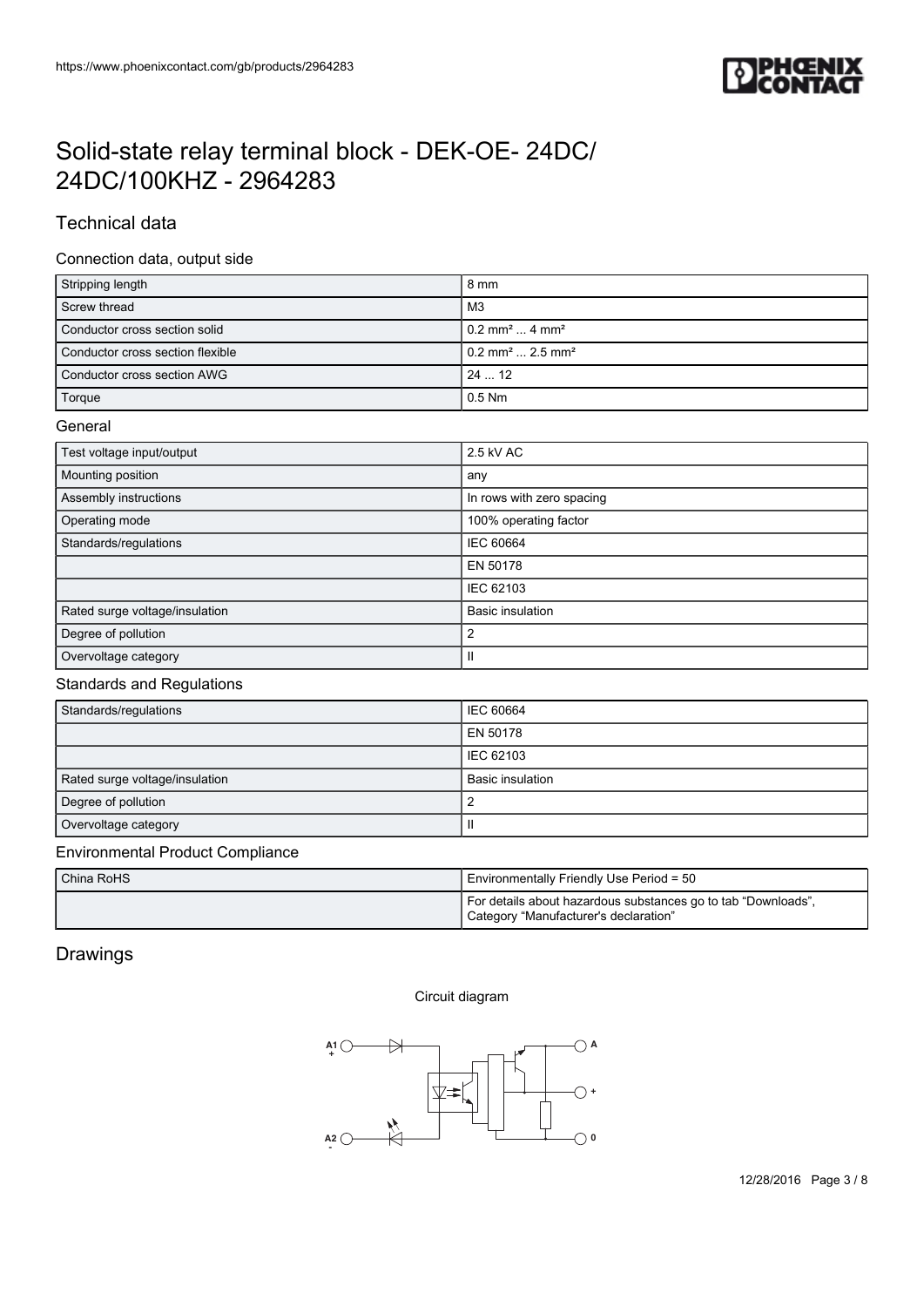

## **Classifications**

eCl@ss

| eCl@ss 5.1 | 27371001 |
|------------|----------|
| eCl@ss 6.0 | 27371604 |
| eCl@ss 7.0 | 27371604 |
| eCl@ss 8.0 | 27371604 |
| eCl@ss 9.0 | 27371604 |

#### ETIM

| <b>ETIM 2.0</b> | EC001504 |
|-----------------|----------|
| <b>ETIM 3.0</b> | EC001504 |
| <b>ETIM 4.0</b> | EC001504 |
| <b>ETIM 5.0</b> | EC001504 |
| <b>ETIM 6.0</b> | EC001504 |

### UNSPSC

| UNSPSC 6.01          | 30211916 |
|----------------------|----------|
| <b>UNSPSC 7.0901</b> | 39121542 |
| UNSPSC 11            | 39121542 |
| <b>UNSPSC 12.01</b>  | 39121542 |
| <b>UNSPSC 13.2</b>   | 39122326 |

## Approvals

#### Approvals

Approvals

EAC / EAC

Ex Approvals

#### Approval details

| EAC | 'חר<br>П<br>. | 7500651.22.01.00244 |
|-----|---------------|---------------------|
| EAC | ПΓ<br>ות      | EAC-Zulassung       |

12/28/2016 Page 4 / 8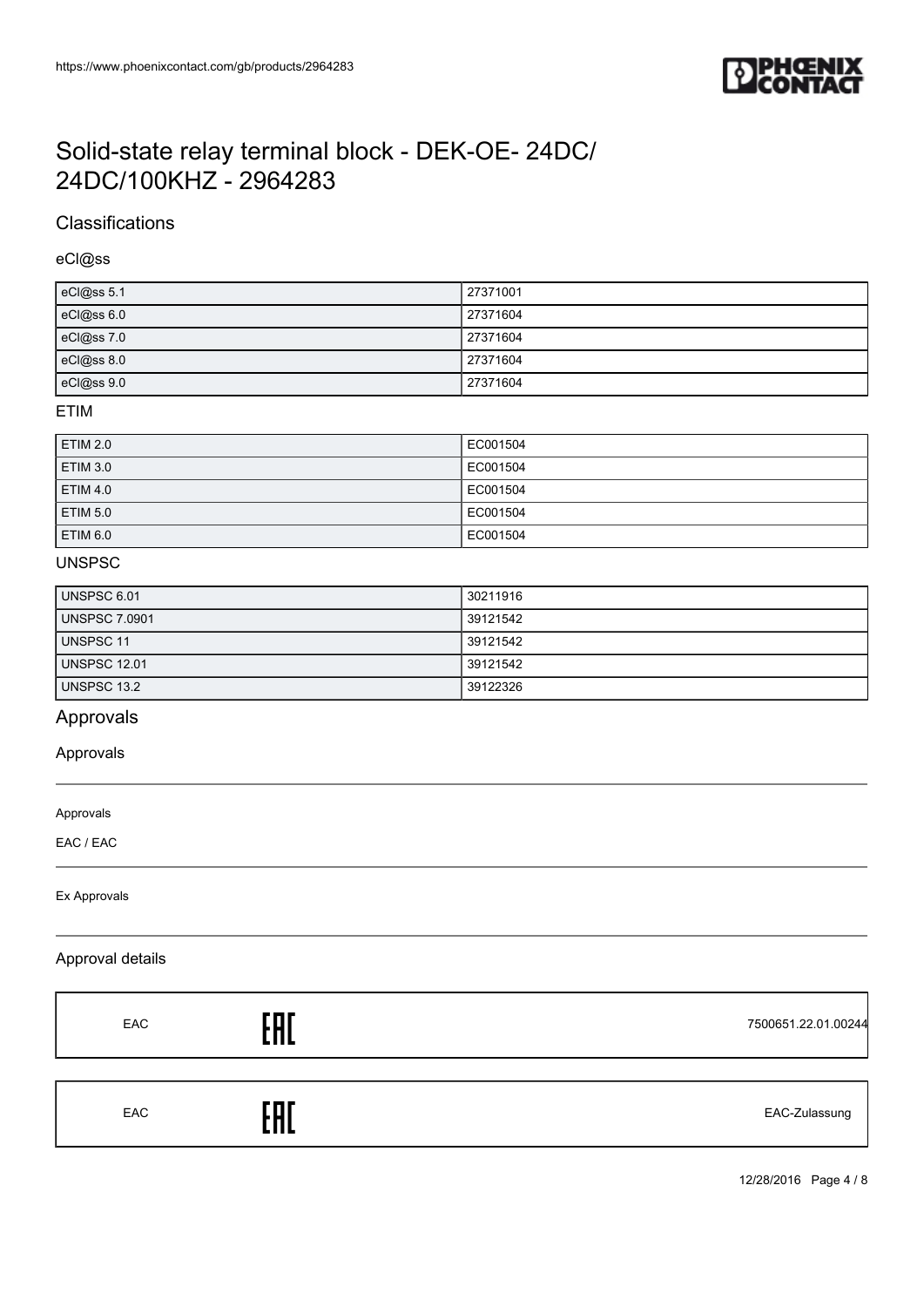

## Accessories

Accessories

Insertion bridge

[Insertion bridge - EB 2- DIK RD - 2716693](https://www.phoenixcontact.com/gb/products/2716693)



Insertion bridge, Pitch: 6.15 mm, Number of positions: 2, Color: red

[Insertion bridge - EB 3- DIK RD - 2716745](https://www.phoenixcontact.com/gb/products/2716745)



Insertion bridge, Pitch: 6.15 mm, Number of positions: 3, Color: red

[Insertion bridge - EB 4- DIK RD - 2716758](https://www.phoenixcontact.com/gb/products/2716758)



Insertion bridge, Pitch: 6.15 mm, Number of positions: 4, Color: red

[Insertion bridge - EB 5- DIK RD - 2716761](https://www.phoenixcontact.com/gb/products/2716761)



Insertion bridge, Pitch: 6.15 mm, Number of positions: 5, Color: red

[Insertion bridge - EB 10- DIK RD - 2716774](https://www.phoenixcontact.com/gb/products/2716774)



Insertion bridge, Pitch: 6.15 mm, Number of positions: 10, Color: red

12/28/2016 Page 5 / 8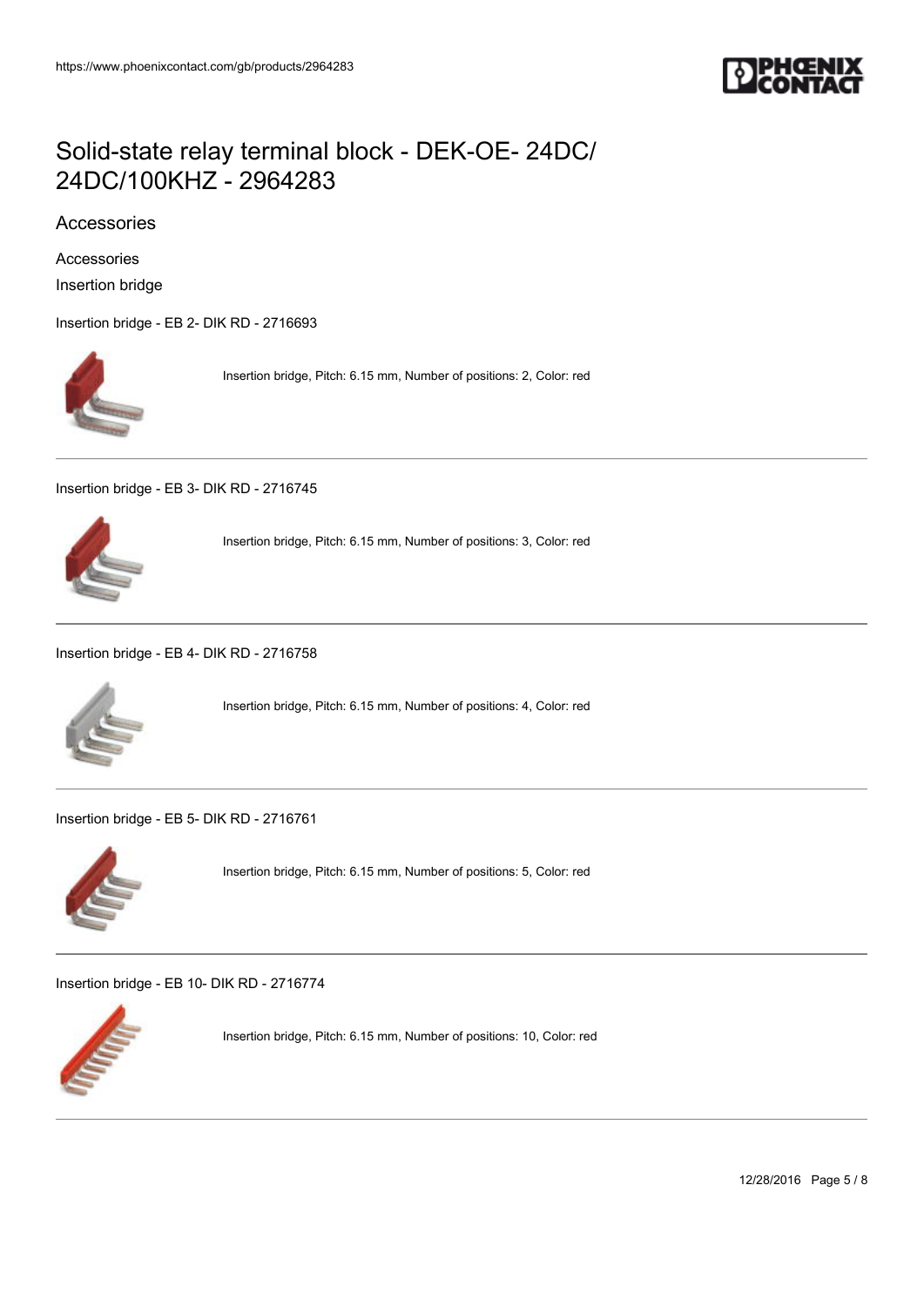

## Accessories

[Insertion bridge - EB 2- DIK BU - 2716648](https://www.phoenixcontact.com/gb/products/2716648)



Insertion bridge, Pitch: 6.15 mm, Number of positions: 2, Color: blue

[Insertion bridge - EB 3- DIK BU - 2716651](https://www.phoenixcontact.com/gb/products/2716651)



Insertion bridge, Pitch: 6.15 mm, Number of positions: 3, Color: blue

[Insertion bridge - EB 4- DIK BU - 2716664](https://www.phoenixcontact.com/gb/products/2716664)



Insertion bridge, Pitch: 6.15 mm, Number of positions: 4, Color: blue

[Insertion bridge - EB 5- DIK BU - 2716677](https://www.phoenixcontact.com/gb/products/2716677)



Insertion bridge, Pitch: 6.15 mm, Number of positions: 5, Color: blue

[Insertion bridge - EB 10- DIK BU - 2716680](https://www.phoenixcontact.com/gb/products/2716680)



Insertion bridge, Pitch: 6.15 mm, Number of positions: 10, Color: blue

12/28/2016 Page 6 / 8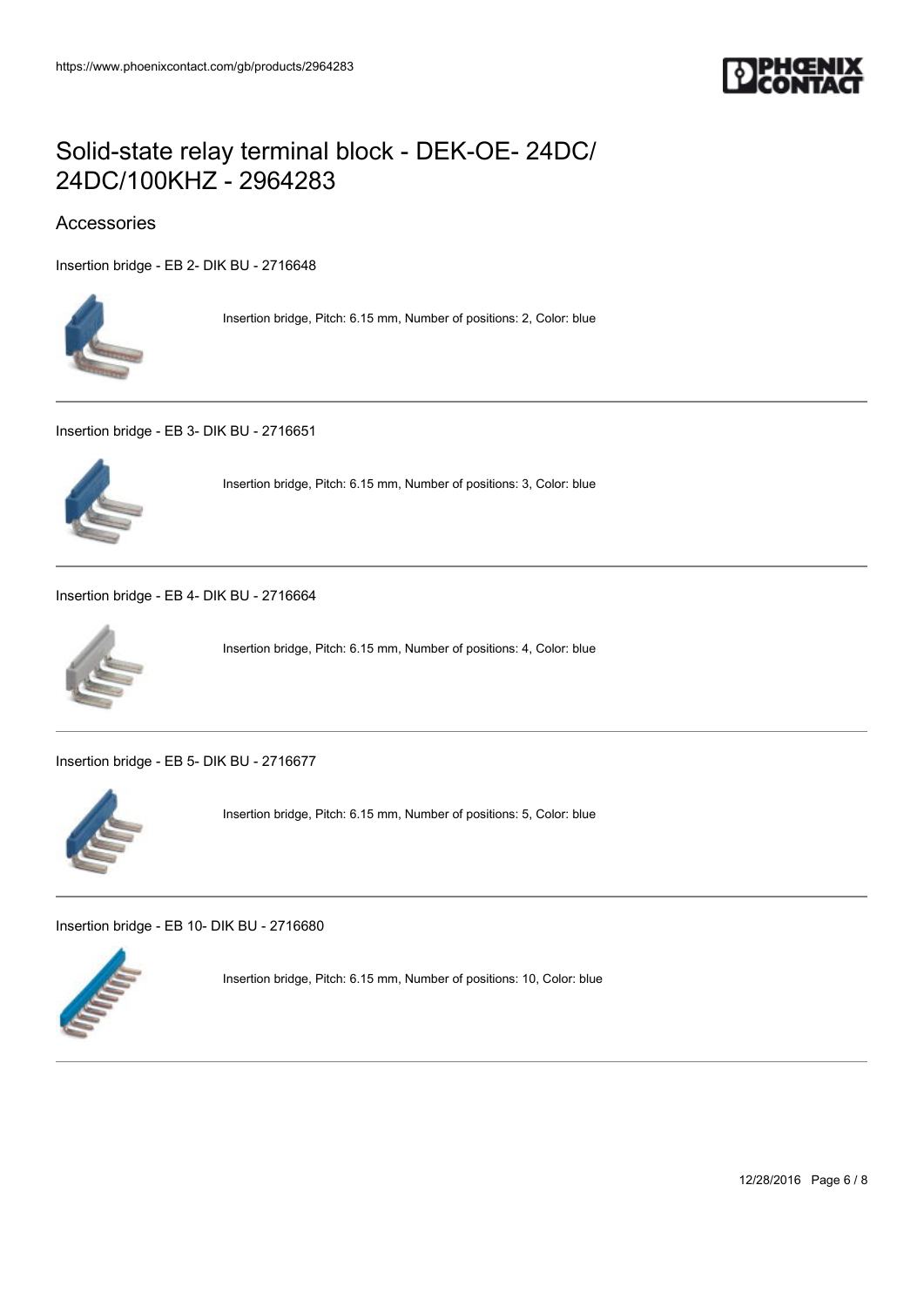

## Accessories

[Insertion bridge - EB 80- DIK BU - 2715940](https://www.phoenixcontact.com/gb/products/2715940)



Insertion bridge, Pitch: 6.2 mm, Number of positions: 80, Color: blue

[Insertion bridge - EB 80- DIK RD - 2715953](https://www.phoenixcontact.com/gb/products/2715953)



Insertion bridge, Pitch: 6.2 mm, Number of positions: 80, Color: red

[Insertion bridge - EB 80- DIK WH - 2715788](https://www.phoenixcontact.com/gb/products/2715788)



Insertion bridge, Pitch: 6.15 mm, Number of positions: 80, Color: white

Labeled terminal marker

[Zack marker strip - ZB 6,LGS:FORTL.ZAHLEN - 1051016](https://www.phoenixcontact.com/gb/products/1051016)



Zack marker strip, Strip, white, labeled, can be labeled with: Plotter, Printed horizontally: Consecutive numbers 1 - 10, 11 - 20, etc. up to 491 - 500, Mounting type: Snap into tall marker groove, for terminal block width: 6.2 mm, Lettering field: 6.15 x 10.5 mm

Partition plate

[Separating plate - D-DEK 1,5 GN - 2716949](https://www.phoenixcontact.com/gb/products/2716949)



Cover for setting the end of a terminal row, color: green

Sensor/actuator terminal block

12/28/2016 Page 7 / 8